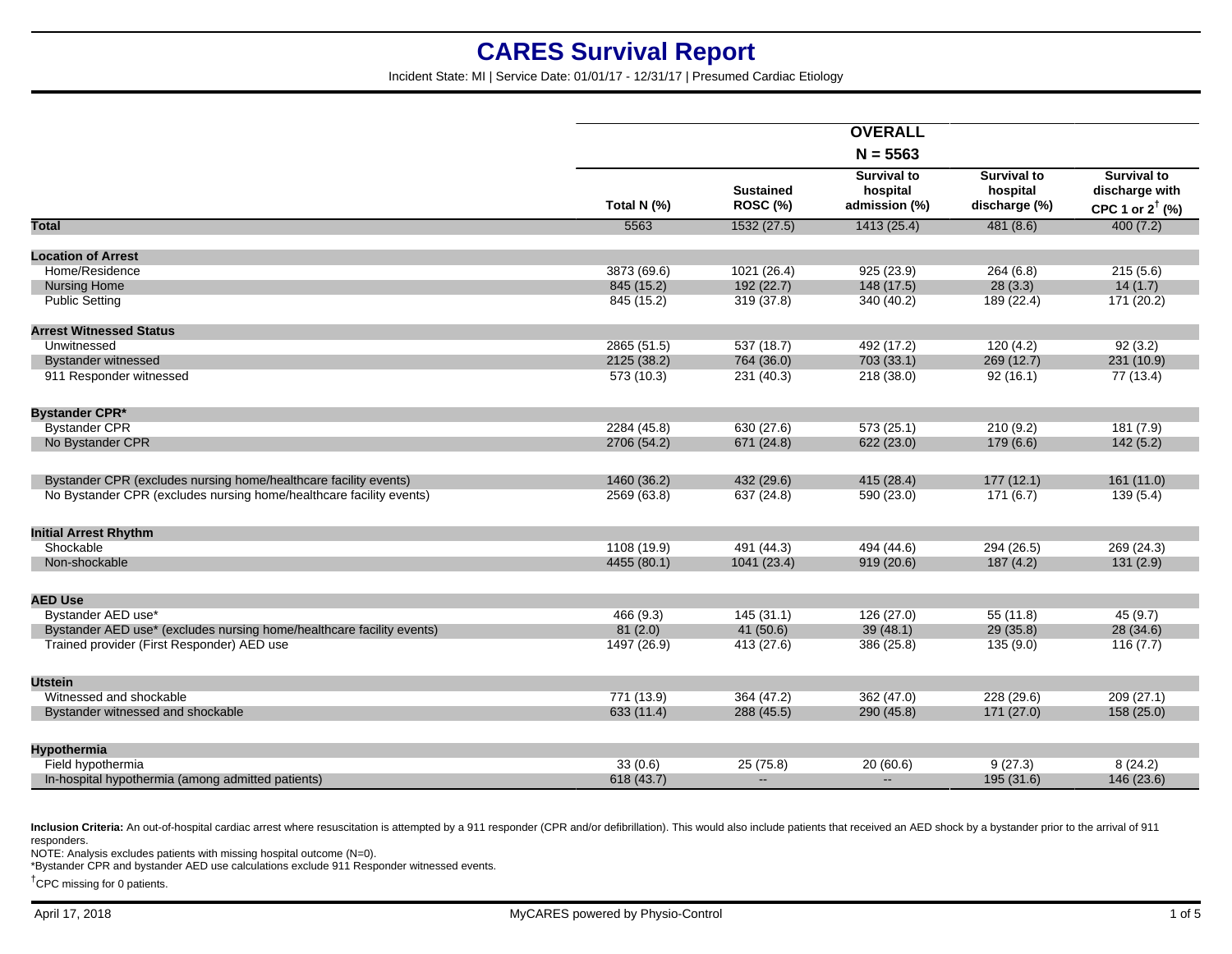Incident State: MI | Service Date: 01/01/17 - 12/31/17 | Presumed Cardiac Etiology

|                                                                       |                 |                                     | Age = $\leq$ 1 years                            |                                                 |                                                                    |
|-----------------------------------------------------------------------|-----------------|-------------------------------------|-------------------------------------------------|-------------------------------------------------|--------------------------------------------------------------------|
|                                                                       |                 |                                     | $N = 39$                                        |                                                 |                                                                    |
|                                                                       | Total N (%)     | <b>Sustained</b><br><b>ROSC (%)</b> | <b>Survival to</b><br>hospital<br>admission (%) | <b>Survival to</b><br>hospital<br>discharge (%) | <b>Survival to</b><br>discharge with<br>CPC 1 or $2^{\dagger}$ (%) |
| <b>Total</b>                                                          | $\overline{39}$ | 4(10.3)                             | 5(12.8)                                         | 1(2.6)                                          | 1(2.6)                                                             |
| <b>Location of Arrest</b>                                             |                 |                                     |                                                 |                                                 |                                                                    |
| Home/Residence                                                        | 37 (94.9)       | 3(8.1)                              | 5(13.5)                                         | 1(2.7)                                          | 1(2.7)                                                             |
| <b>Nursing Home</b>                                                   | 0(0.0)          | $0$ (NaN)                           | $0$ (NaN)                                       | $0$ (NaN)                                       | $0$ (NaN)                                                          |
| <b>Public Setting</b>                                                 | 2(5.1)          | 1(50.0)                             | 0(0.0)                                          | 0(0.0)                                          | 0(0.0)                                                             |
| <b>Arrest Witnessed Status</b>                                        |                 |                                     |                                                 |                                                 |                                                                    |
| Unwitnessed                                                           | 29 (74.4)       | 2(6.9)                              | 4(13.8)                                         | 0(0.0)                                          | 0(0.0)                                                             |
| <b>Bystander witnessed</b>                                            | 9(23.1)         | 2(22.2)                             | 1(11.1)                                         | 1(11.1)                                         | 1(11.1)                                                            |
| 911 Responder witnessed                                               | 1(2.6)          | 0(0.0)                              | 0(0.0)                                          | 0(0.0)                                          | 0(0.0)                                                             |
| <b>Bystander CPR*</b>                                                 |                 |                                     |                                                 |                                                 |                                                                    |
| <b>Bystander CPR</b>                                                  | 19(50.0)        | 4(21.1)                             | 3(15.8)                                         | 1(5.3)                                          | 1(5.3)                                                             |
| No Bystander CPR                                                      | 19(50.0)        | 0(0.0)                              | 2(10.5)                                         | 0(0.0)                                          | 0(0.0)                                                             |
| Bystander CPR (excludes nursing home/healthcare facility events)      | 19 (50.0)       | 4(21.1)                             | 3(15.8)                                         | 1(5.3)                                          | 1(5.3)                                                             |
| No Bystander CPR (excludes nursing home/healthcare facility events)   | 19(50.0)        | 0(0.0)                              | 2(10.5)                                         | 0(0.0)                                          | 0(0.0)                                                             |
| <b>Initial Arrest Rhythm</b>                                          |                 |                                     |                                                 |                                                 |                                                                    |
| Shockable                                                             | 4(10.3)         | 0(0.0)                              | 0(0.0)                                          | 0(0.0)                                          | 0(0.0)                                                             |
| Non-shockable                                                         | 35 (89.7)       | 4(11.4)                             | 5(14.3)                                         | 1(2.9)                                          | 1(2.9)                                                             |
| <b>AED Use</b>                                                        |                 |                                     |                                                 |                                                 |                                                                    |
| Bystander AED use*                                                    | 0(0.0)          | $0$ (NaN)                           | $0$ (NaN)                                       | $0$ (NaN)                                       | $0$ (NaN)                                                          |
| Bystander AED use* (excludes nursing home/healthcare facility events) | 0(0.0)          | $0$ (NaN)                           | $0$ (NaN)                                       | $0$ (NaN)                                       | $0$ (NaN)                                                          |
| Trained provider (First Responder) AED use                            | 6(15.4)         | 1(16.7)                             | 3(50.0)                                         | 0(0.0)                                          | 0(0.0)                                                             |
| <b>Utstein</b>                                                        |                 |                                     |                                                 |                                                 |                                                                    |
| Witnessed and shockable                                               | 2(5.1)          | 0(0.0)                              | 0(0.0)                                          | 0(0.0)                                          | 0(0.0)                                                             |
| Bystander witnessed and shockable                                     | 2(5.1)          | 0(0.0)                              | 0(0.0)                                          | 0(0.0)                                          | 0(0.0)                                                             |
| Hypothermia                                                           |                 |                                     |                                                 |                                                 |                                                                    |
| Field hypothermia                                                     | 0(0.0)          | $0$ (NaN)                           | $0$ (NaN)                                       | $0$ (NaN)                                       | $0$ (NaN)                                                          |
| In-hospital hypothermia (among admitted patients)                     | 0(0.0)          | $\mathbf{H}$                        | $\mathbf{u} = \mathbf{v}$                       | $0$ (NaN)                                       | $0$ (NaN)                                                          |

Inclusion Criteria: An out-of-hospital cardiac arrest where resuscitation is attempted by a 911 responder (CPR and/or defibrillation). This would also include patients that received an AED shock by a bystander prior to the responders.

NOTE: Analysis excludes patients with missing hospital outcome (N=0).

\*Bystander CPR and bystander AED use calculations exclude 911 Responder witnessed events.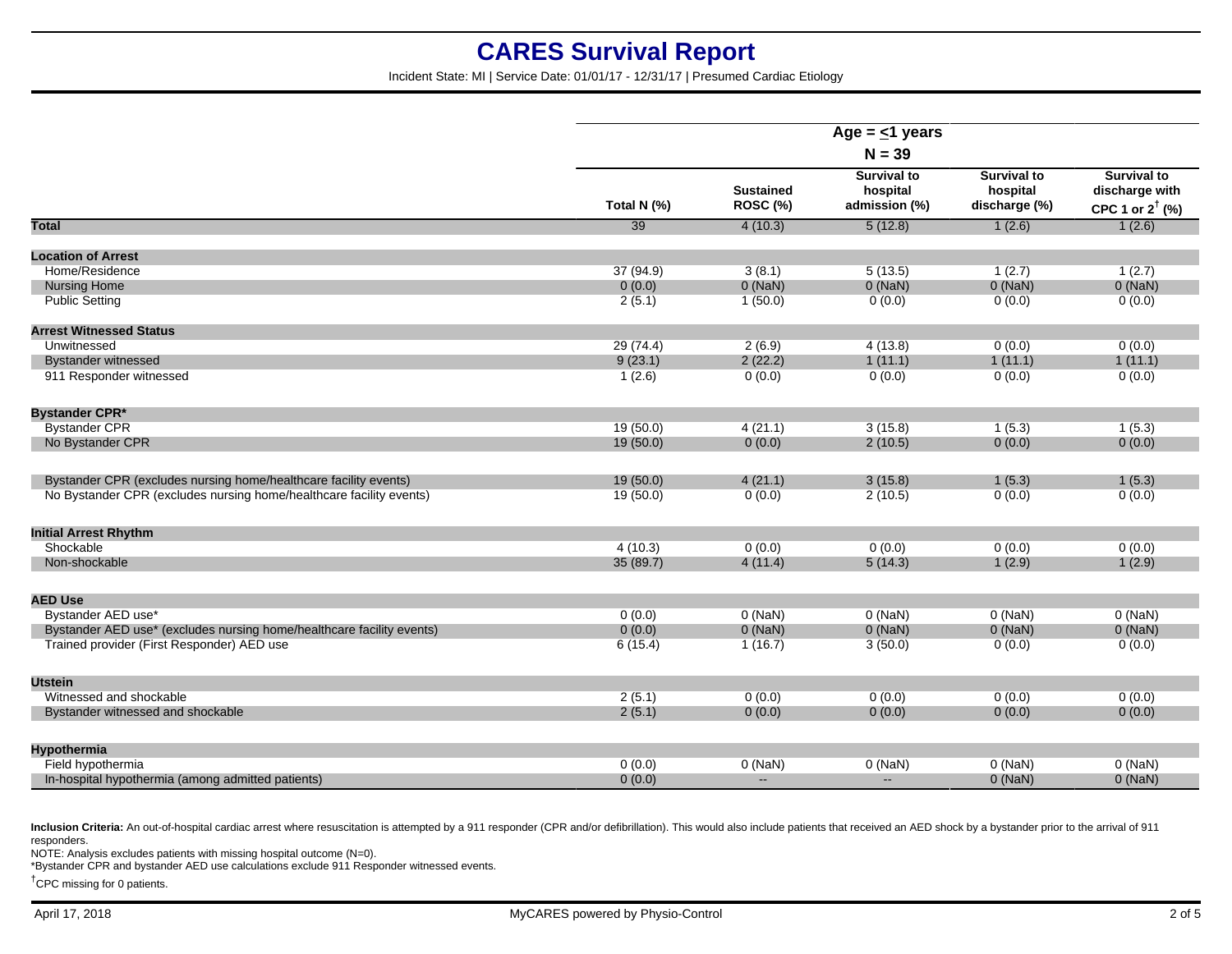Incident State: MI | Service Date: 01/01/17 - 12/31/17 | Presumed Cardiac Etiology

|                                                                       | Age = $>1$ - 12 years |                              |                                                 |                                                 |                                                                    |
|-----------------------------------------------------------------------|-----------------------|------------------------------|-------------------------------------------------|-------------------------------------------------|--------------------------------------------------------------------|
|                                                                       | $N = 15$              |                              |                                                 |                                                 |                                                                    |
|                                                                       | Total N (%)           | <b>Sustained</b><br>ROSC (%) | <b>Survival to</b><br>hospital<br>admission (%) | <b>Survival to</b><br>hospital<br>discharge (%) | <b>Survival to</b><br>discharge with<br>CPC 1 or $2^{\dagger}$ (%) |
| Total                                                                 | $\overline{15}$       | 4(26.7)                      | 4(26.7)                                         | 2(13.3)                                         | 2(13.3)                                                            |
| <b>Location of Arrest</b>                                             |                       |                              |                                                 |                                                 |                                                                    |
| Home/Residence                                                        | 12(80.0)              | 3(25.0)                      | 3(25.0)                                         | 1(8.3)                                          | 1(8.3)                                                             |
| <b>Nursing Home</b>                                                   | 0(0.0)                | $0$ (NaN)                    | $0$ (NaN)                                       | $0$ (NaN)                                       | $0$ (NaN)                                                          |
| <b>Public Setting</b>                                                 | 3(20.0)               | 1(33.3)                      | 1(33.3)                                         | 1(33.3)                                         | 1(33.3)                                                            |
| <b>Arrest Witnessed Status</b>                                        |                       |                              |                                                 |                                                 |                                                                    |
| Unwitnessed                                                           | 9(60.0)               | 1(11.1)                      | 2(22.2)                                         | 0(0.0)                                          | 0(0.0)                                                             |
| <b>Bystander witnessed</b>                                            | 6(40.0)               | 3(50.0)                      | 2(33.3)                                         | 2(33.3)                                         | 2(33.3)                                                            |
| 911 Responder witnessed                                               | 0(0.0)                | $0$ (NaN)                    | $0$ (NaN)                                       | $0$ (NaN)                                       | $0$ (NaN)                                                          |
| <b>Bystander CPR*</b>                                                 |                       |                              |                                                 |                                                 |                                                                    |
| <b>Bystander CPR</b>                                                  | 5(33.3)               | 1(20.0)                      | 1(20.0)                                         | 1(20.0)                                         | 1(20.0)                                                            |
| No Bystander CPR                                                      | 10(66.7)              | 3(30.0)                      | 3(30.0)                                         | 1(10.0)                                         | 1(10.0)                                                            |
| Bystander CPR (excludes nursing home/healthcare facility events)      | 4(28.6)               | 1(25.0)                      | 1(25.0)                                         | 1(25.0)                                         | 1(25.0)                                                            |
| No Bystander CPR (excludes nursing home/healthcare facility events)   | 10(71.4)              | 3(30.0)                      | 3(30.0)                                         | 1(10.0)                                         | 1(10.0)                                                            |
| <b>Initial Arrest Rhythm</b>                                          |                       |                              |                                                 |                                                 |                                                                    |
| Shockable                                                             | 2(13.3)               | 1(50.0)                      | 1(50.0)                                         | 1(50.0)                                         | 1(50.0)                                                            |
| Non-shockable                                                         | 13(86.7)              | 3(23.1)                      | 3(23.1)                                         | 1(7.7)                                          | 1(7.7)                                                             |
| <b>AED Use</b>                                                        |                       |                              |                                                 |                                                 |                                                                    |
| Bystander AED use*                                                    | 2(13.3)               | 1(50.0)                      | 1(50.0)                                         | 1(50.0)                                         | 1(50.0)                                                            |
| Bystander AED use* (excludes nursing home/healthcare facility events) | 1(7.1)                | 1(100.0)                     | 1(100.0)                                        | 1(100.0)                                        | 1(100.0)                                                           |
| Trained provider (First Responder) AED use                            | 2(13.3)               | 0(0.0)                       | 0(0.0)                                          | 0(0.0)                                          | 0(0.0)                                                             |
| <b>Utstein</b>                                                        |                       |                              |                                                 |                                                 |                                                                    |
| Witnessed and shockable                                               | 1(6.7)                | 1(100.0)                     | 1(100.0)                                        | 1(100.0)                                        | 1(100.0)                                                           |
| Bystander witnessed and shockable                                     | 1(6.7)                | 1(100.0)                     | 1(100.0)                                        | 1(100.0)                                        | 1(100.0)                                                           |
| Hypothermia                                                           |                       |                              |                                                 |                                                 |                                                                    |
| Field hypothermia                                                     | 1(6.7)                | 1(100.0)                     | 1(100.0)                                        | 1(100.0)                                        | 1(100.0)                                                           |
| In-hospital hypothermia (among admitted patients)                     | 0(0.0)                | $\mathbf{u} = \mathbf{v}$    | $\sim$                                          | $0$ (NaN)                                       | $0$ (NaN)                                                          |

Inclusion Criteria: An out-of-hospital cardiac arrest where resuscitation is attempted by a 911 responder (CPR and/or defibrillation). This would also include patients that received an AED shock by a bystander prior to the responders.

NOTE: Analysis excludes patients with missing hospital outcome (N=0).

\*Bystander CPR and bystander AED use calculations exclude 911 Responder witnessed events.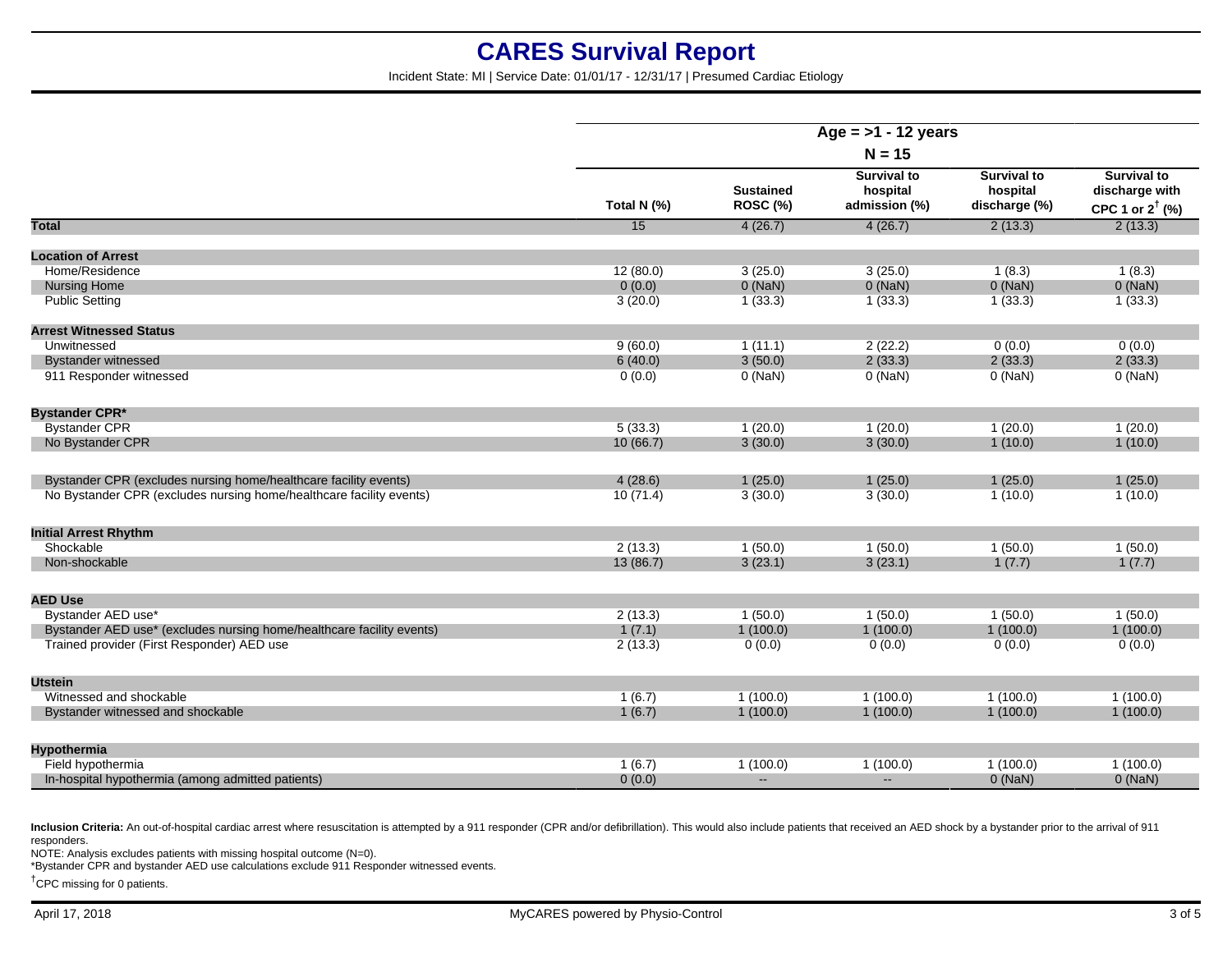Incident State: MI | Service Date: 01/01/17 - 12/31/17 | Presumed Cardiac Etiology

|                                                                       | $Age = 13 - 18 years$ |                              |                                                 |                                                 |                                                                    |
|-----------------------------------------------------------------------|-----------------------|------------------------------|-------------------------------------------------|-------------------------------------------------|--------------------------------------------------------------------|
|                                                                       | $N = 21$              |                              |                                                 |                                                 |                                                                    |
|                                                                       | Total N (%)           | <b>Sustained</b><br>ROSC (%) | <b>Survival to</b><br>hospital<br>admission (%) | <b>Survival to</b><br>hospital<br>discharge (%) | <b>Survival to</b><br>discharge with<br>CPC 1 or $2^{\dagger}$ (%) |
| <b>Total</b>                                                          | 21                    | 6(28.6)                      | 5(23.8)                                         | 3(14.3)                                         | 3(14.3)                                                            |
| <b>Location of Arrest</b>                                             |                       |                              |                                                 |                                                 |                                                                    |
| Home/Residence                                                        | 18(85.7)              | 4(22.2)                      | 2(11.1)                                         | 1(5.6)                                          | 1(5.6)                                                             |
| <b>Nursing Home</b>                                                   | 0(0.0)                | $0$ (NaN)                    | $0$ (NaN)                                       | $0$ (NaN)                                       | $0$ (NaN)                                                          |
| <b>Public Setting</b>                                                 | 3(14.3)               | 2(66.7)                      | 3(100.0)                                        | 2(66.7)                                         | 2(66.7)                                                            |
| <b>Arrest Witnessed Status</b>                                        |                       |                              |                                                 |                                                 |                                                                    |
| Unwitnessed                                                           | 14 (66.7)             | 0(0.0)                       | 1(7.1)                                          | 0(0.0)                                          | 0(0.0)                                                             |
| <b>Bystander witnessed</b>                                            | 6(28.6)               | 5(83.3)                      | 3(50.0)                                         | 3(50.0)                                         | 3(50.0)                                                            |
| 911 Responder witnessed                                               | 1(4.8)                | 1(100.0)                     | 1(100.0)                                        | 0(0.0)                                          | 0(0.0)                                                             |
| <b>Bystander CPR*</b>                                                 |                       |                              |                                                 |                                                 |                                                                    |
| <b>Bystander CPR</b>                                                  | 12(60.0)              | 5(41.7)                      | 4(33.3)                                         | 3(25.0)                                         | 3(25.0)                                                            |
| No Bystander CPR                                                      | 8(40.0)               | 0(0.0)                       | 0(0.0)                                          | 0(0.0)                                          | 0(0.0)                                                             |
| Bystander CPR (excludes nursing home/healthcare facility events)      | 11(57.9)              | 5(45.5)                      | 3(27.3)                                         | 3(27.3)                                         | 3(27.3)                                                            |
| No Bystander CPR (excludes nursing home/healthcare facility events)   | 8(42.1)               | 0(0.0)                       | 0(0.0)                                          | 0(0.0)                                          | 0(0.0)                                                             |
| <b>Initial Arrest Rhythm</b>                                          |                       |                              |                                                 |                                                 |                                                                    |
| Shockable                                                             | 2(9.5)                | 2(100.0)                     | 2(100.0)                                        | 2(100.0)                                        | 2(100.0)                                                           |
| Non-shockable                                                         | 19 (90.5)             | 4(21.1)                      | 3(15.8)                                         | 1(5.3)                                          | 1(5.3)                                                             |
| <b>AED Use</b>                                                        |                       |                              |                                                 |                                                 |                                                                    |
| Bystander AED use*                                                    | 1(5.0)                | 0(0.0)                       | 1(100.0)                                        | 0(0.0)                                          | 0(0.0)                                                             |
| Bystander AED use* (excludes nursing home/healthcare facility events) | 0(0.0)                | $0$ (NaN)                    | 0(NaN)                                          | $0$ (NaN)                                       | $0$ (NaN)                                                          |
| Trained provider (First Responder) AED use                            | 6(28.6)               | 3(50.0)                      | 2(33.3)                                         | 2(33.3)                                         | 2(33.3)                                                            |
| <b>Utstein</b>                                                        |                       |                              |                                                 |                                                 |                                                                    |
| Witnessed and shockable                                               | 2(9.5)                | 2(100.0)                     | 2(100.0)                                        | 2(100.0)                                        | 2(100.0)                                                           |
| Bystander witnessed and shockable                                     | 2(9.5)                | 2(100.0)                     | 2(100.0)                                        | 2(100.0)                                        | 2(100.0)                                                           |
| Hypothermia                                                           |                       |                              |                                                 |                                                 |                                                                    |
| Field hypothermia                                                     | 0(0.0)                | $0$ (NaN)                    | $0$ (NaN)                                       | $0$ (NaN)                                       | $0$ (NaN)                                                          |
| In-hospital hypothermia (among admitted patients)                     | 1(20.0)               | $\sim$                       | $\sim$                                          | 1(100.0)                                        | 1(100.0)                                                           |
|                                                                       |                       |                              |                                                 |                                                 |                                                                    |

Inclusion Criteria: An out-of-hospital cardiac arrest where resuscitation is attempted by a 911 responder (CPR and/or defibrillation). This would also include patients that received an AED shock by a bystander prior to the responders.

NOTE: Analysis excludes patients with missing hospital outcome (N=0).

\*Bystander CPR and bystander AED use calculations exclude 911 Responder witnessed events.